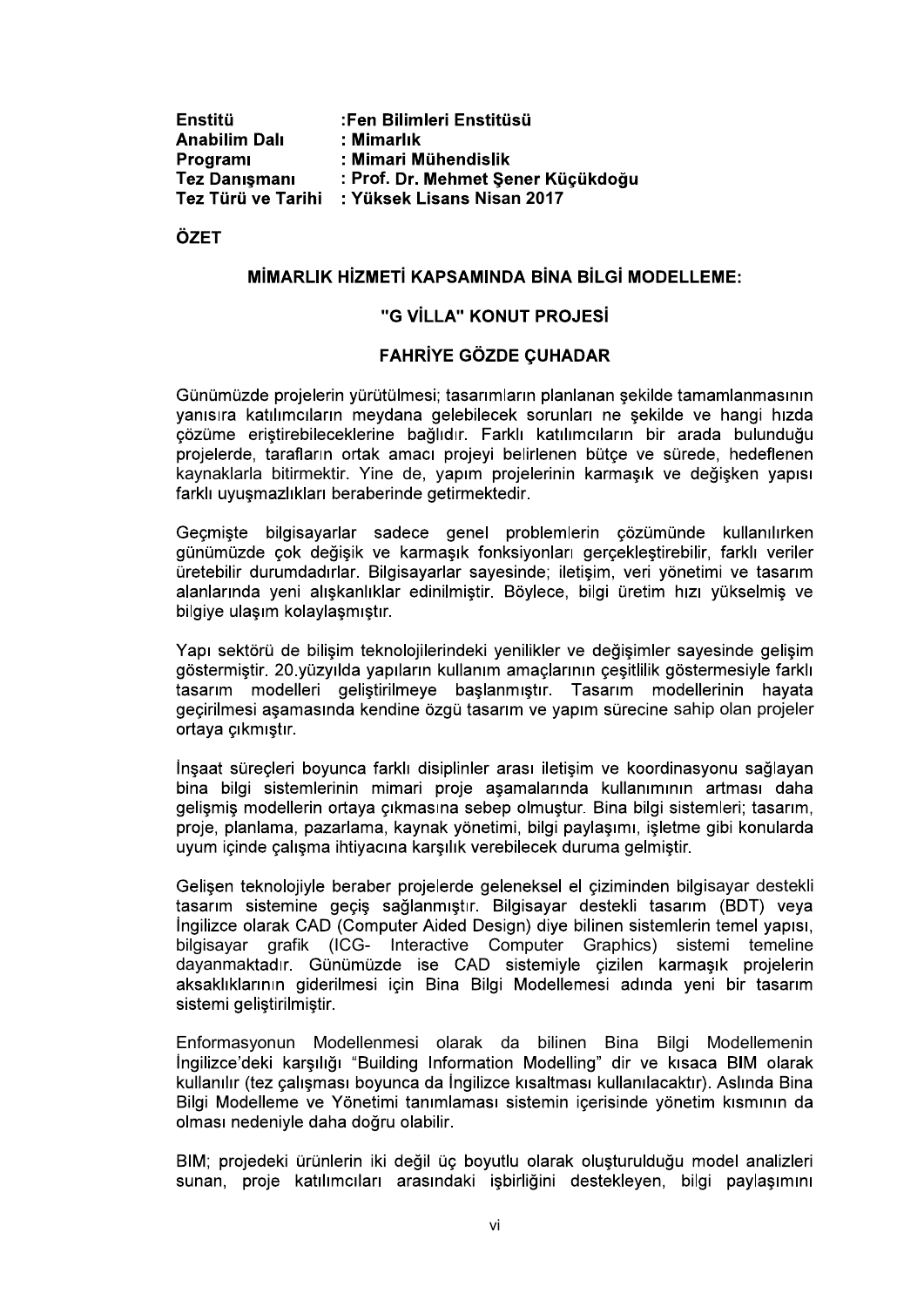sağlayan bir sistemdir. Etkin kullanılması durumunda sağladığı işbirliği sayesinde süreç içerisindeki hata oranını azaltan, zaman ve maliyet açısından kar sağlayan, proje boyunca (planlama, tasarım, yapım, operasyon, yıkım aşamalarında) varlığını sürdüren bir bilgi kaynağı olarak tanımlanmaktadır. BIM, gelişen teknolojinin de yardımıyla bu taleplerin ve gerekliliklerin gerçekleştirilebilmesi için geliştirilmiştir. Bu tez çalışmasının sonunda BIM özellikleri kullanılarak Revit programı aracılığıyla "G VILLA" konut projesi tasarlanmıştır.

## Anahtar Kelimeler: BIM, Bina Bilgi Modellemesi, REVIT, Alt Yapı Sistemleri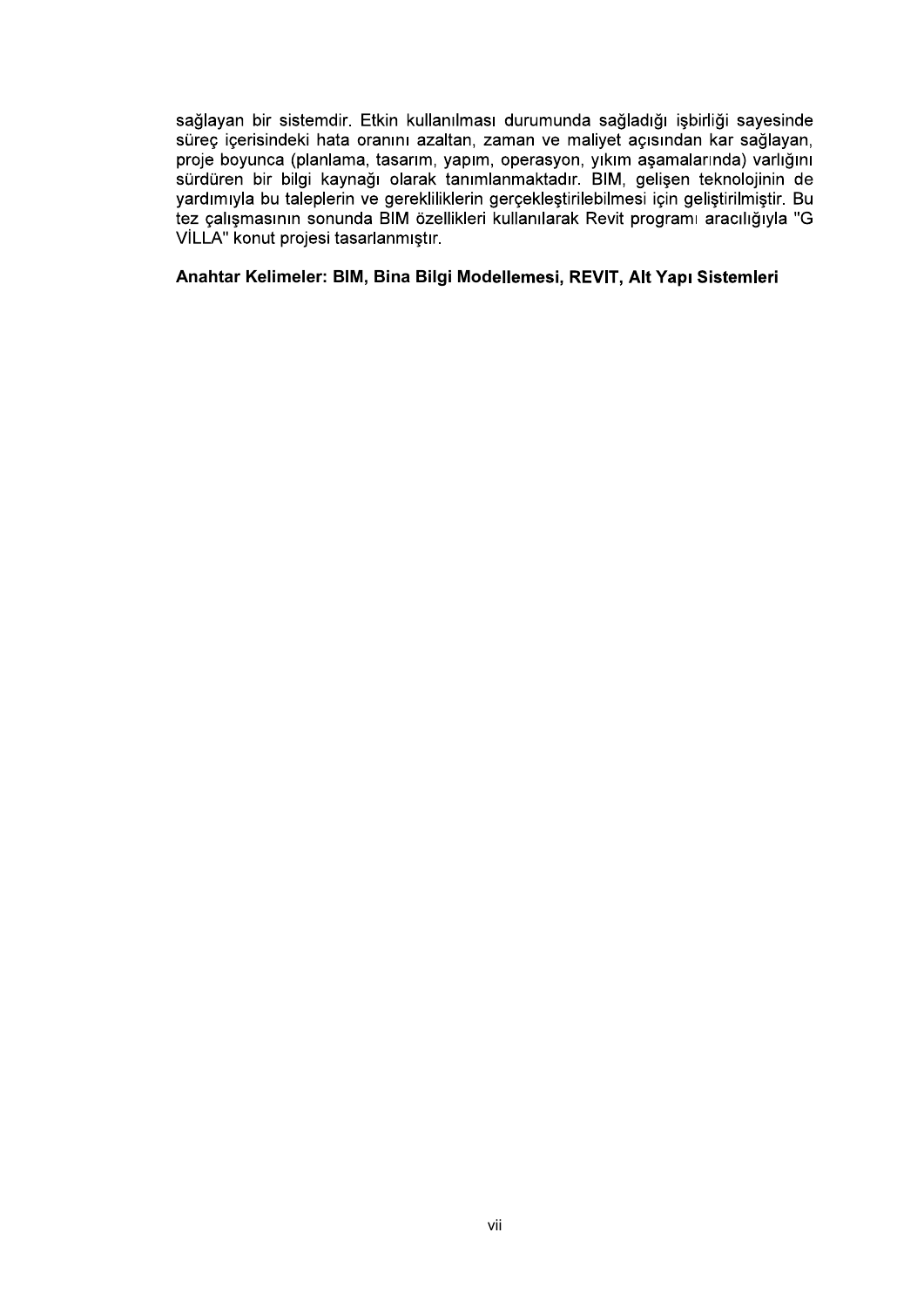| <b>Institute</b>               |
|--------------------------------|
| <b>Department</b>              |
| Literature Programme           |
| <b>Literature Supervisor</b>   |
| <b>Degree Awarded and Date</b> |

Institute : Institute : Institute of Science<br>Department : Architecture : Architecture<br>Literature Programme : Architecture Engineering<br>Literature Supervisor : Prof. Dr. Mehmet Şener Küçükdoğu<br>Degree Awarded and Date : MA- A : Architecture : Architecture Engineering : Prof. Dr. Mehmet Sener Küçükdoğu : MA- April 2017

## ABSTRACT

#### BUILDING INFORMATION MODELING WITHIN THE SCOPE OF ARCHITECTURAL SERVICES "VILLA G" HOUSING PROJECT

# **FAHRİYE GÖZDE CUHADAR**

In today's world, execution of architectural projects depends on participants' ways of finding solutions to problems that might occur and how fast they can solve those problems in addition to completion of designs as scheduled. In projects where different participants work together, the main purpose of the participants is to finalize the project in time with the resources and budget planned. Nevertheless, complex and variable structures of construction projects bring divergencies along.

In the past, computers were used only to find solutions to general problems whereas today, they can perform different and complex functions and are able to provide different data. Thanks to computers, new habitudes are gained in the fields of communication, data management and design. Thus, it has become easier to reach information and data production has accelarated.

Thanks to innovations and developments in the information technologies, building sector has also developed. In the 20th century, different design models have been devised due to the varieties of usage in intended purposes of constructions. Projects with original designs and construction process have emerged while design models have been being implemented

Building Information Systems (BIM) ensure coordination and communication between different disciplines. The increase in using building information systems at different stages of architectural projects resulted in emergence of more developed BIM models. BIS can meet the need of being in cohesion in issues like design, project, planning, marketing, resource management, information sharing and administration.

Together with the developing technology, there is a transition from traditional handdrawn design to computer-aided design (CAD). The main structure of CAD relies on the basis of Interactive Computer Graphics (ICG) systems. Today, a new design system called Building Information Modeling has been developed in order to overcome the malfunctions in complex projects drawn by CAD system.

System Information Modelling is also known as Building Information Modelling and usually used with its abbreviation BIM (throughout the thesis BIM, its abbreviation will be used). In fact, "Building Information Modelling and Management" might be a better description for it as there is also management part in the system.

BIM provides model analysis where products are created three dimensional rather than two. It is a system which enables sharing of information and supports cooperation between project participants. It is described as an information source that subsists all through out a project (during stages of planning, design, construction and demolition). Thanks to the cooperation it provides when it is used